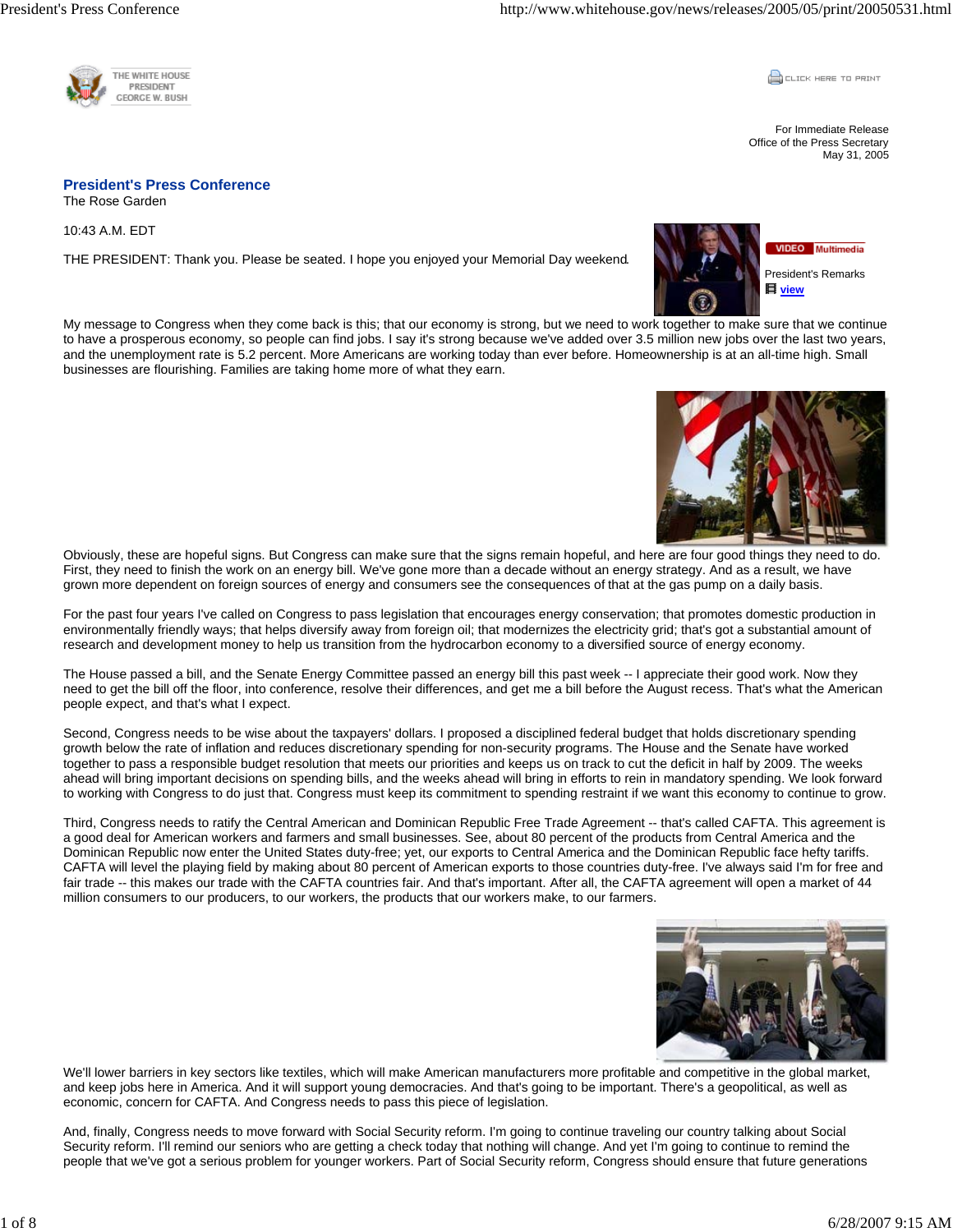receive benefits equal to or greater than the benefits today's seniors get. And Congress should help those who rely most on Social Security by increasing benefits faster for low-income workers than those workers who are better off.

And as we permanently solve the Social Security problem, we need to make Social Security a better deal for younger workers by allowing them to take some of their own money and invest it in a voluntary personal savings account. A voluntary personal savings account is very similar to the personal savings account members of Congress can do. See, my attitude is if a personal savings account -- a voluntary personal savings account is good enough for a member of the United States Congress, or a member of the United States Senate -- in other words, they felt that was a good enough deal for them so they could get a better rate of return -- it surely seems like it's good enough for workers across the country.

And so I look forward to working with the United States Congress on these priorities to help strengthen the long-term economic security of the country. The American people expect people of both parties to work together. They look forward to the Congress setting aside partisan differences and getting something done. And so do I. I'm looking forward to that.

So I look forward to welcome the Congress back and working together with them. And now, I'll be glad to take some of your questions. Terry, why don't you start.



Q Thank you, Mr. President. Mr. President, since Iraq's new government was announced on April 28th, more than 60 Americans and 760 Iraqis have been killed in attacks. Do you think that the insurgency is gaining strength and becoming more lethal? And do you think that Iraq's government is up to the job of defeating the -- defeating the insurgents and guaranteeing security?

THE PRESIDENT: I think the Iraq government will be up to the task of defeating the insurgents. I think they dealt the insurgents -- I think the Iraqi people dealt the insurgents a serious blow when they -- when we had the elections. In other words, what the insurgents fear is democracy, because democracy is the opposite of their vision. Their vision is one where a few make the decision for many, and if you don't toe the line, there's serious consequences.

The American people have just got to think about the Taliban if you're interested in thinking -- understanding how the insurgents think. They have a -- they support an ideology that is the opposite of freedom, in my judgment, and they're willing to use the tools necessary -- the terror tools necessary to impose their ideology. And so what you're seeing is a group of frustrated and desperate people who kill innocent life. And obviously, we mourn the loss of every life. But I believe the Iraqi government is going to be plenty capable of dealing with them, and our job is to help train them so that they can.

I was heartened to see the Iraqi government announce 40,000 Iraqi troops are well-trained enough to help secure Baghdad. That was a very positive sign. It's a sign that they -- they, the Iraqi leaders, understand they are responsible for their security, ultimately, and that our job is to help them take on that responsibility.

So I'm pleased with the progress. I am pleased that in less than a year's time, there's a democratically elected government in Iraq; there are thousands of Iraqi soldiers trained and better equipped to fight for their own country; that our strategy is very clear in that we will work to get them ready to fight, and when they're ready, we'll come home. And I hope that's sooner, rather than later. But, nevertheless, it's very important that we complete this mission, because a free Iraq is in our nation's long-term interests. A democracy in the heart of the Middle East is an essential part of securing our country and promoting peace for the long run. And it is very important for our country to understand that. A free Iraq will set such a powerful example in a neighborhood that is desperate for freedom. And, therefore, we will complete the mission and support this elected government.

Of course, they've got other tasks. They've got to write a constitution, and then have that constitution ratified by the Iraqi people, and then there will be another election. And we, of course, will help them, as will many countries around the world.

#### Steve.

Q The former head of Russia's oil company, Yukos, was sentenced to nine years in a prison camp today. Do you think the Kremlin went after him because he was a political threat? Are there any repercussions to U.S.-Russian relations as a result of this case?

THE PRESIDENT: I expressed my concerns about the case to President Putin because, as I explained to him, here you're innocent until proven guilty, and it appeared to us, or at least people in my administration, that it looked like he had been judged guilty prior to having a fair trial. In other words, he was put in prison, and then was tried. I think what will be interesting -- and so we've expressed our concerns about the system.

What will be interesting to see is whether or not he appeals -- there's a -- I think we think he is going to appeal -- and then, how the appeal will be handled. And so we're watching the ongoing case.

#### David.

Q Mr. President, thank you. I wonder if you can explain the administration's decision to allow Iran, in its negotiations with the Europeans, to get WTO status, ascension into the WTO, whether you think that deal, in a sense, has legs. And also, you talked about Iraq being a powerful symbol in that part of the world. One of the things you said going into the war was that it would deter other countries, rogue nations, from developing weapons of mass destruction. And when you think about North Korea and Iran, the opposite is true -- they haven't been deterred at all. Why do you think that is?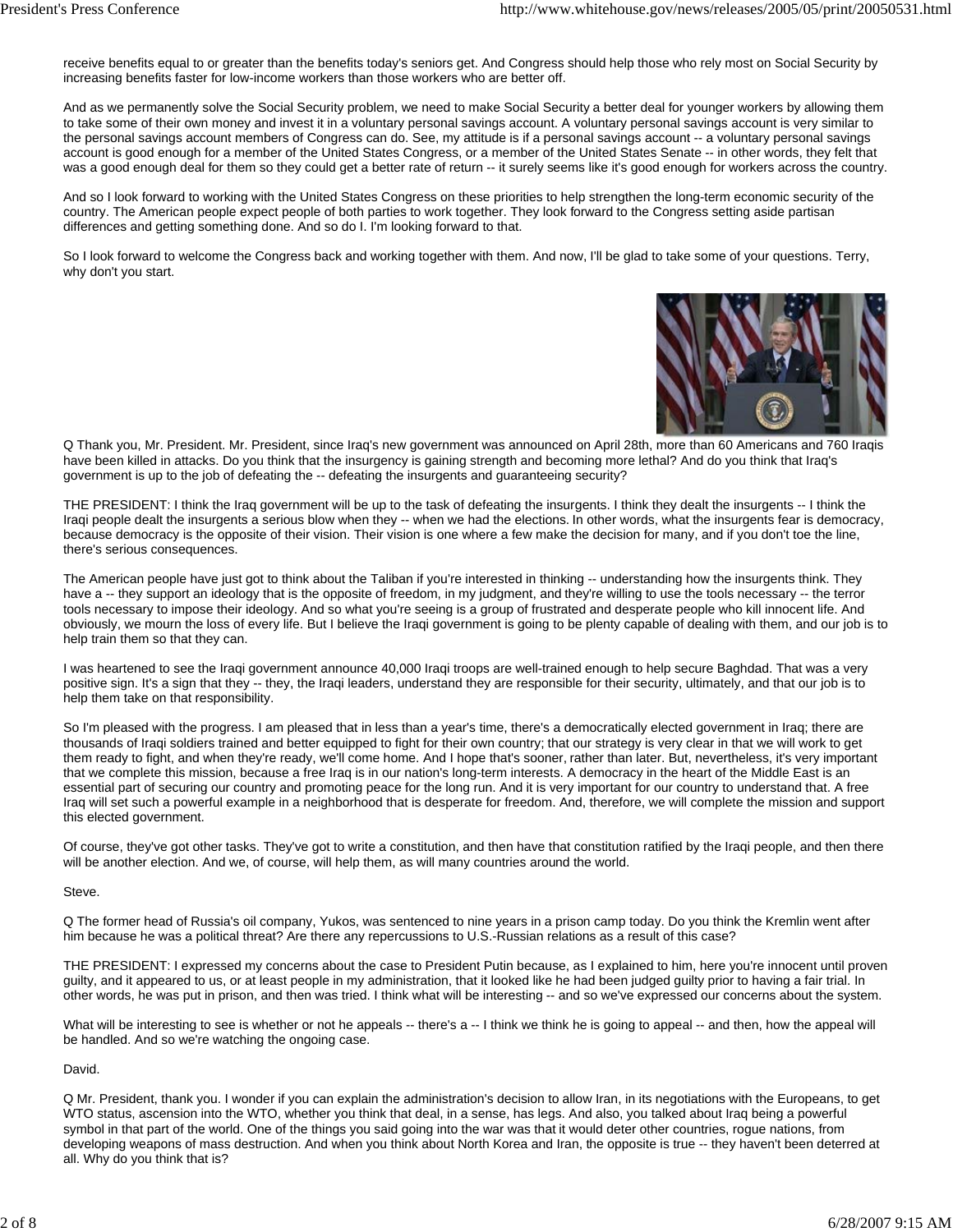THE PRESIDENT: The first part of your question was about our agreement that Iran should apply for WTO. In other words, we said, fine, if you want to apply for WTO, go ahead and apply. That's -- and we did that to facilitate the EU-3 discussions with Iran.

I've always believed that the -- obviously, the best way to solve any difficult issue is through diplomacy. And in this case, France, Great Britain and Germany are handling the negotiations on behalf of the rest of the world, which is those nations which are deeply concerned about Iran having a nuclear weapon.

Now, our policy is very clear on that, and that is that the Iranians violated the NPT agreement; we found out they violated the agreement, and, therefore, they're not to be trusted when it comes to highly-enriched uranium -- or highly-enriching uranium. And, therefore, our policy is to prevent them from having the capacity to develop enriched uranium to the point where they're able to make a nuclear weapon.

Secondly -- and so, therefore, we're working with the EU-3 to hopefully convince the Iranians to abandon their pursuits of such a program. And it appears we're making some progress.

So our decision was to allow them to join the WTO -- or to apply to join the WTO -- which is not ascension to the WTO, it's the right to make an application -- seemed like a reasonable decision to make in order to advance the negotiations with our European partners.

Secondly, in terms of North Korea, North Korea had a weapons program that they had concealed, as you might recall, prior to 2002. As a matter of fact, it was prior to 2000 -- it was a bilateral -- so-called bilateral agreement between North Korea and the United States. And it turns out that they had violated that agreement because they were enriching uranium, contrary to the agreement. And we caught them on that. And therefore, I decided to change the policy to encourage other nations to be involved with convincing North Korea to abandon its weapons program. And that's where we are.

And it's important to have China at the table, for example, saying the same thing that the United States is saying, and that is, is that if you want to be a -- if you want to be a responsible nation, get rid of your weapons programs. It's important to have Japan and South Korea and Russia saying the same thing.

We've got a lot of work to do with the North Korean because he -- he tends to ignore what the other five nations are saying at times. But that doesn't mean we're going to stop, and continue to press forward to making it clear that if he expects to be treated as a responsible nation, that he needs to listen to the five nations involved.

#### Thank you.

Q Would you acknowledge that the war did not deter Iran and North Korea from continuing to pursue their program?

THE PRESIDENT: North Korea had its weapons program before, as you know, as did Iran. And as I also told you, David, that we want diplomacy to work. And it's -- we want diplomacy to be given a chance to work. And that's exactly the position of the government. Hopefully it will work. I think it will.

#### **Stretch**

Q Thank you, Mr. President. A few moments ago, you mentioned four economic priorities that Congress has to address to keep the economy, in your words, going on the right track and getting stronger. I noticed you didn't mention making permanent the tax cuts that had been passed during your first term. Was that an oversight, or do you think that sacrificing some of those tax cuts might ultimately be necessary to help balance the budget deficit?

THE PRESIDENT: Actually, in my budget, as you know, the budget I submitted, we -- was one that encouraged permanency. I believe it's essential that we have the tax cuts be permanent. It was implicit in my statement. I haven't changed. Appreciate your clarification. Congress needs to make the tax cuts permanent.

Thalia. And then we go to Terry.

Q Mr. President, you talked on your reelection about having political capital. You have a Republican Congress. How, then, do you explain not being able to push through more of your agenda, especially when it comes to Social Security reform, which the public does not seem to be accepting and your own party is split on?

THE PRESIDENT: Well, first of all, I think the public does accept the fact that Social Security is a problem. You might remember a couple of months ago around this town people were saying, it's not a problem, what's he bringing it up for? Nobody sees it as a problem except for him. And then all of a sudden, people began to look at the facts and realize that in 2017, Social Security -- the pay-as-you-go system will be in the red, and in 2042, it's going to be bankrupt. And people then took a good, hard look at the numbers and realized that Social Security is a problem.

And that's the first step toward getting Congress to do something. See, once they hear from the people, we got a problem, the next -- the next question the people -- question the people are going to ask, what do you intend to do about it?

My second goal has been to convince and assure seniors that nobody's going to take away their checks. As a veteran of American politics, I have withstood the onslaught that said, when George W. talks about reforming Social Security, that means he's going to take away your check. Over the last four years, seniors didn't have their checks taken away, so, hopefully, they're beginning to realize that some of these -- some of this politics is ringing hollow. But it's very important for seniors to understand that when we talk about Social Security reform, that they're going to get their check, because there's a lot of people relying upon their Social Security checks.

Thirdly -- and so we're just making progress, and this is just the beginning of a very difficult debate. I recognize some in Congress wished I hadn't have brought the issue up. I mean, the easy path is to say, oh, we don't have a problem, let's ignore it yet again. But I view my role as the President as somebody who puts problems on the table and then calls people together to solve them.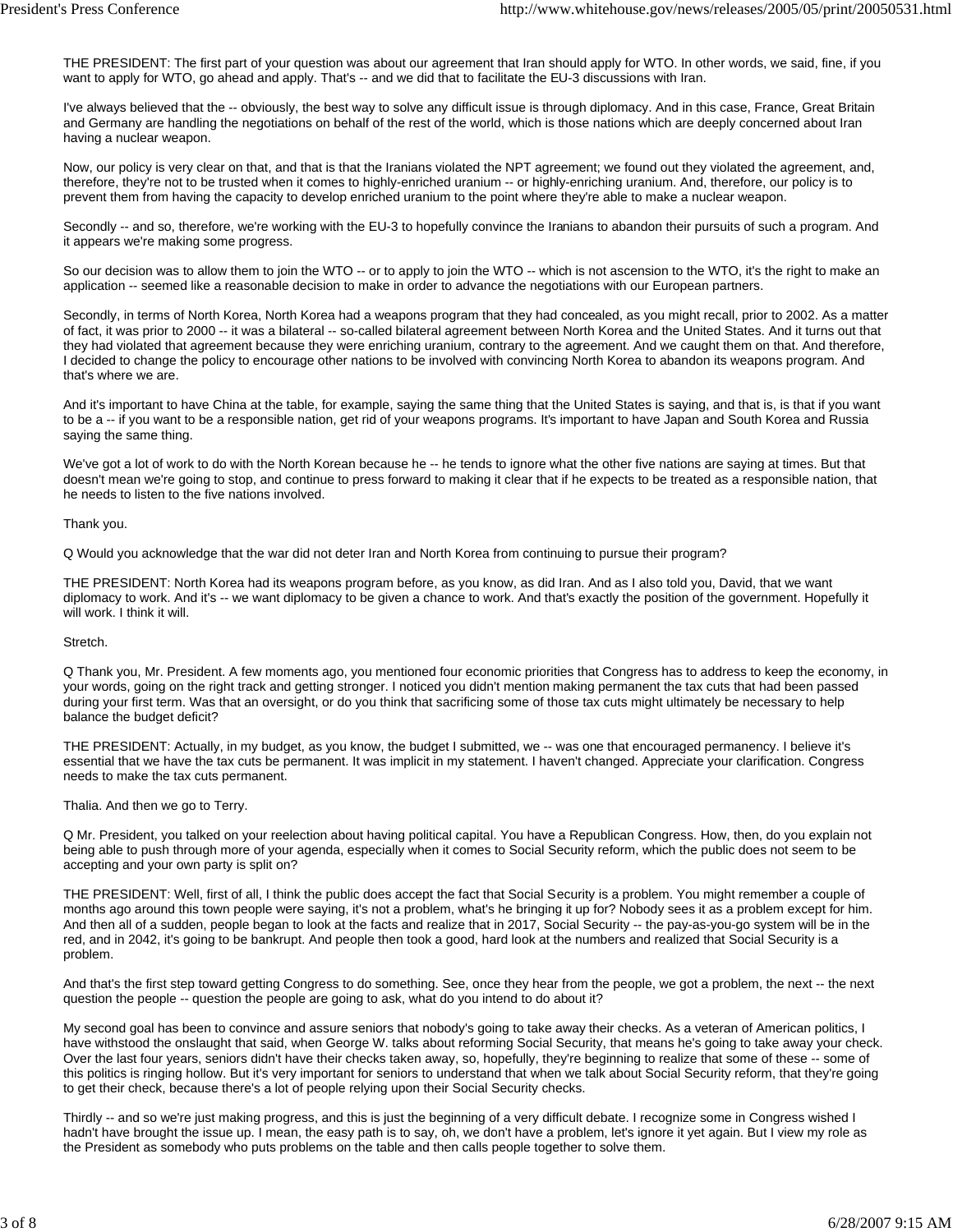This is an issue that really hasn't spent -- had that much time in the halls of Congress -- the debate -- hasn't been debated in the halls of Congress since 1983. And so I'm not surprised that there's a reluctance, and I'm not surprised that there's been some initial push-back. But all that does is make me want to continue to travel and remind people that Congress has a duty to come up with some solutions.

They're beginning to have hearings in the Congress. The Ways and Means and the Finance Committee in the Senate are going to have hearings. There's some interesting ideas that have been proposed. We proposed some interesting ideas. One idea is to make sure that low seniors -- low-income seniors get benefits such that when they retire they're not in poverty. We proposed a plan that takes the -- solving the issue about solvency farther down the road than any other President has proposed. In other words, we're putting ideas out.

And so I look forward to working with Congress. There is a duty to respond. There's a duty for people to bring forth their ideas. Now that people understand there's a problem, people who have been elected say, okay, here's what I intend to do about it. And we're doing our duty and I expect people from both parties to do it, as well.

Listen, I readily concede there is this attitude in Washington where, we can't work together because one party may benefit and the other party may not benefit. The people don't like that. They don't like that attitude. They expect members of both parties to come together to solve problems. And Social Security is a serious problem that requires bipartisan cooperation to solve the problem.

Terry.

Q Mr. President --

THE PRESIDENT: Terry.

Q Thank you, sir. Mr. President, recently, Amnesty International said you have established "a new gulag" of prisons around the world, beyond the reach of the law and decency. I'd like your reaction to that, and also your assessment of how it came to this, that that is a view not just held by extremists and anti-Americans, but by groups that have allied themselves with the United States government in the past -- and what the strategic impact is that in many places of the world, the United States these days, under your leadership, is no longer seen as the good guy.

THE PRESIDENT: I'm aware of the Amnesty International report, and it's absurd. It's an absurd allegation. The United States is a country that is -- promotes freedom around the world. When there's accusations made about certain actions by our people, they're fully investigated in a transparent way. It's just an absurd allegation.

In terms of the detainees, we've had thousands of people detained. We've investigated every single complaint against the detainees. It seemed like to me they based some of their decisions on the word of -- and the allegations -- by people who were held in detention, people who hate America, people that had been trained in some instances to disassemble -- that means not tell the truth. And so it was an absurd report. It just is. And, you know -- yes, sir.

Q Sir, you mentioned a moment ago a push-back. And there's a perception that Congress has been pushing back recently. My question is, do you worry that you might be losing a bit of momentum?

THE PRESIDENT: Well, I'm -- my attitude toward Congress is -- is -- will be reflected on whether or not they're capable of getting anything done. We got a good budget out of Congress, and we got some legal reform out of Congress. We got Priscilla Owen confirmed in the Senate, which is a positive thing. Looks like we'll get a couple of more judges on the appellate bench confirmed. But I think the standard by which Congress should be judged is whether or not they can get an energy bill. And I think they will. And I look forward to working with them on an energy bill.

Obviously -- I mentioned CAFTA -- we've got to get CAFTA, which is a very important trade agreement. It will be good for workers. And I'm looking forward to working with them on Social Security. Those are big issues that require action. Again, things don't happen instantly in Washington, D.C. I know that part of your job is to follow the process and follow the politics and who's up and who's down, but I've been around here long enough now to tell you it's just -- and tell the people listening, things just don't happen overnight. It takes a while.

And one thing is for certain; it takes a President willing to push people to do hard things. Because, keep in mind, we haven't had an energy strategy in this country for over a decade. And the Social Security issue hasn't been on the table since 1983 -- I mean, seriously on the table. And so I'm asking Congress to do some difficult things. And I'm going to keep asking them to do some difficult things. And I'm optimistic, when it's all said and done, that we will have come together and have helped solve some of these significant problems.

Q You're worried, sir, that you're losing some of your push?

THE PRESIDENT: I don't worry about anything here in Washington, D.C. I mean, I feel -- feel comfortable in my role as the President, and my role as the President is to push for reform. The American people appreciate a President who sees a problem and is willing to put it on the table.

Listen, admittedly, I could have taken the easy route and said, let's don't discuss Social Security until somebody else shows up in Washington. But that's not what the American people want from their President. And we have a serious problem in Social Security. Thalia asked about the Social Security issue, and I reminded her that the attitude is beginning to shift here in Washington, because for a while, people here said there really wasn't a significant problem and I wish he hadn't have brought it up. And now people are beginning to see the realities of Social Security, and the fact that we're about to pass on a huge burden to a young generation of Americans -- a burden, by the way, which doesn't have to be passed on. We can permanently solve Social Security, and should permanently solve it. And I've laid out some initiatives to get us on the way to permanently solving Social Security.

I look forward to the day of sitting down with Republicans and Democrats and congratulating both political parties on doing what's right for the American people -- a day, by the way, the American people expect to come, as well.

VandeHei.

Q Two questions about the consistency of a U.S. foreign policy that's built on the foundation of spreading democracy and ending tyranny. One,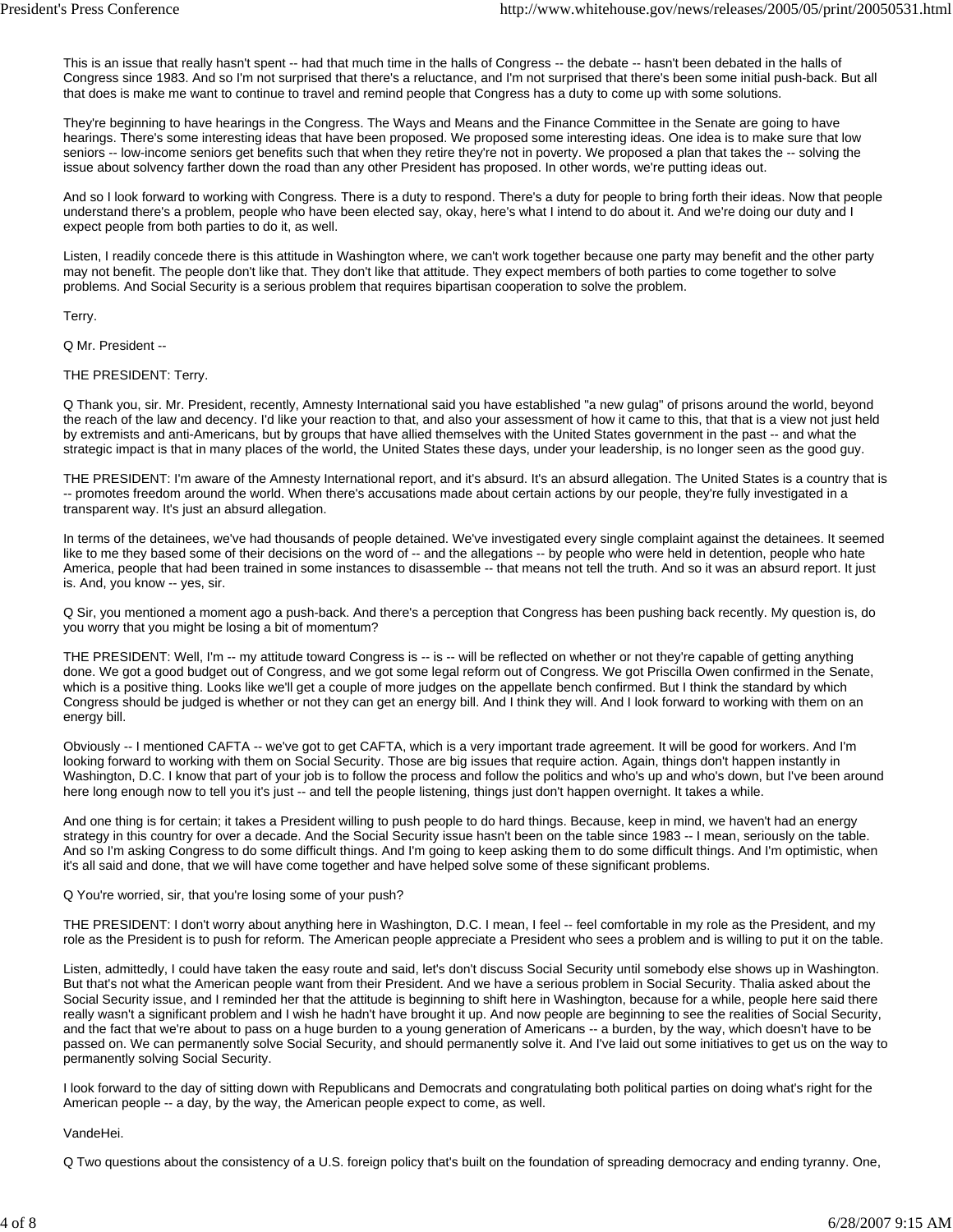how come you have not spoken out about the violent crackdown in Uzbekistan, which is a U.S. ally in the war on terror, and why have you not spoken out in favor of the pro-democratic groups in Egypt that see the election process there unfolding in a way that is anything but democratic?

THE PRESIDENT: Well, I thought I did the other day, in terms of the Egyptians. I think you were traveling with Laura, maybe just got back, but I was asked about the Egyptian elections, and I said, we expect for the Egyptian political process to be open, and that for people to be given a chance to express themselves open -- in an open way, in a free way. We reject any violence toward those who express their dissension with the government. Pretty confident I said that with President Abbas standing here -- maybe not quite as articulately as just then.

In terms of Uzbekistan -- thanks for bringing it up -- we've called for the International Red Cross to go into the Andijon region to determine what went on, and we expect all our friends, as well as those who aren't our friends, to honor human rights and protect minority rights. That's part of a healthy and a peaceful -- peaceful world, will be a world in which governments do respect people's rights. And we want to know fully what took place there in Uzbekistan, and that's why we've asked the International Red Cross to go in.

#### Let's see -- Carl.

Q Thank you, Mr. President. On your nomination of Mr. Bolton to the United Nations, it is now, by most accounts, under a filibuster, the Democrats refusing to invoke cloture last week. I wonder if you could address their demands for ongoing documents, in the case of Mr. Bolton's nomination, as well as what many Republicans have now criticized as a pervasive attitude of filibustering on behalf of the opposition on Capitol Hill.

THE PRESIDENT: You know, I thought -- I thought John Bolton was going to get an up or down vote on the Senate floor, just like he deserves an up or down vote on the Senate floor, and clearly he's got the votes to get confirmed. And so I was disappointed that once again, the leadership there in the Senate didn't give him an up or down vote. And the reason it's important to have an up or down vote is because we need to get our ambassador to the United Nations to help start reforming that important organization.

As I mentioned to you I think at the press conference in the East Room, that the reason I picked Bolton is he's a no-nonsense kind of fellow who can get things done. And we need to get something done in the United Nations. This is an organization which is important. It can help a lot in terms of the democracy movement; it can help deal with conflict and civil war. But it's an organization that is beginning to lose the trust of the American people, if it hasn't already, and therefore, we need to restore that trust. We pay over \$2 billion a year into the United Nations, and it makes sense to have somebody there who's willing to say to the United Nations, let's -- why don't you reform? Let's make sure that the body works well and there's accountability and taxpayers' money is spent wisely. And it's important that people in America trust the United Nations, and Bolton will be able to carry that -- that message.

Now, in terms of the request for documents, I view that as just another stall tactic, another way to delay, another way to not allow Bolton to get an up or down vote. We have -- we've answered questions after questions after questions; documents were sent to the -- to the intelligence committee; the intelligence committee reviewed the NSA intercept process and confirmed that Bolton did what was right. And so it's just a stalling tactic. And I would hope that when they get back that they stop stalling and give the man a vote. Just give him a simple up or down vote.

#### Q What about the filibuster as a tactic, in general, sir?

THE PRESIDENT: Well, it's certainly been a tactic that's been used on judges and Bolton, if this is a filibuster. I don't know what you call it. I'm not sure they actually labeled it, filibuster. I'd call it -- thus far, it's a stall -- stall headed toward filibuster, I guess. All I know is the man is not getting a vote, and it's taking a long time to get his vote. And we've -- he's been through hearings and questions and questionnaires. And it's pretty obvious to the American people, and to me, that you can tie up anything in the United States Senate if you want to. But it also ought to be clear that we need to get an ambassador to the United Nations as quickly as possible. And so I hope he gets a vote soon.

#### Dick.

Q Thank you, sir. Last week you made clear that you don't think there's any such thing as a spare embryo. Given that position, what is your view of fertility treatments that routinely create more embryos than ever result in full-term pregnancies? And what do you believe should be done with those embryos that never do become pregnancies or result in the birth of a child?

THE PRESIDENT: As you know, I also had an event here at the White House with little babies that had been born as a result of the embryos that had been frozen -- they're called "snowflakes" -- indicating there's an alternative to the destruction of life.

But the stem cell issue, Dick, is really one of federal funding. That's the issue before us. And that is whether or not we use taxpayers' money to destroy life in order to hopefully find a cure for terrible disease. And I have made my position very clear on that issue -- and that is I don't believe we should. Now, I made a decision a while ago that said there had been some existing stem cells and, therefore, it was okay to use federal funds on those because the life decision had already been made. But from that point going forward, I felt it was best to stand on principle -- and that is taxpayers' money to use -- for the use -- for the use of experimentation that would destroy life is a principle that violates something I--I mean, is a position that violates a principle of mine. And so -- and I stand strong on that, to the point where I'll veto the bill as it now exists.

And having said that, it's important for the American people to know that there is some federal research going on, on stem cells -- embryonic stem cells -- today. There's been over 600 experiments based upon the stem cell lines that existed prior to my decision. There's another 3,000 potential experiments, they tell me, that can go forward. There's a lot of research going on, on adult stem cell research. We've got an ethics panel that has been -- that is in place, that will help us, hopefully, develop ways to continue to figure out how to meet the demands of science and the need for ethics so that we can help solve some of these diseases.

And listen, I understand the folks that are deeply concerned for their -- a child who might have juvenile diabetes. I know that the moms and dads across the country are in agony about the fate of their child. And my message to them is, is that there is research going on and hopefully we'll find the cure. But at the same time, it's important in the society to balance ethics and science.

Ed.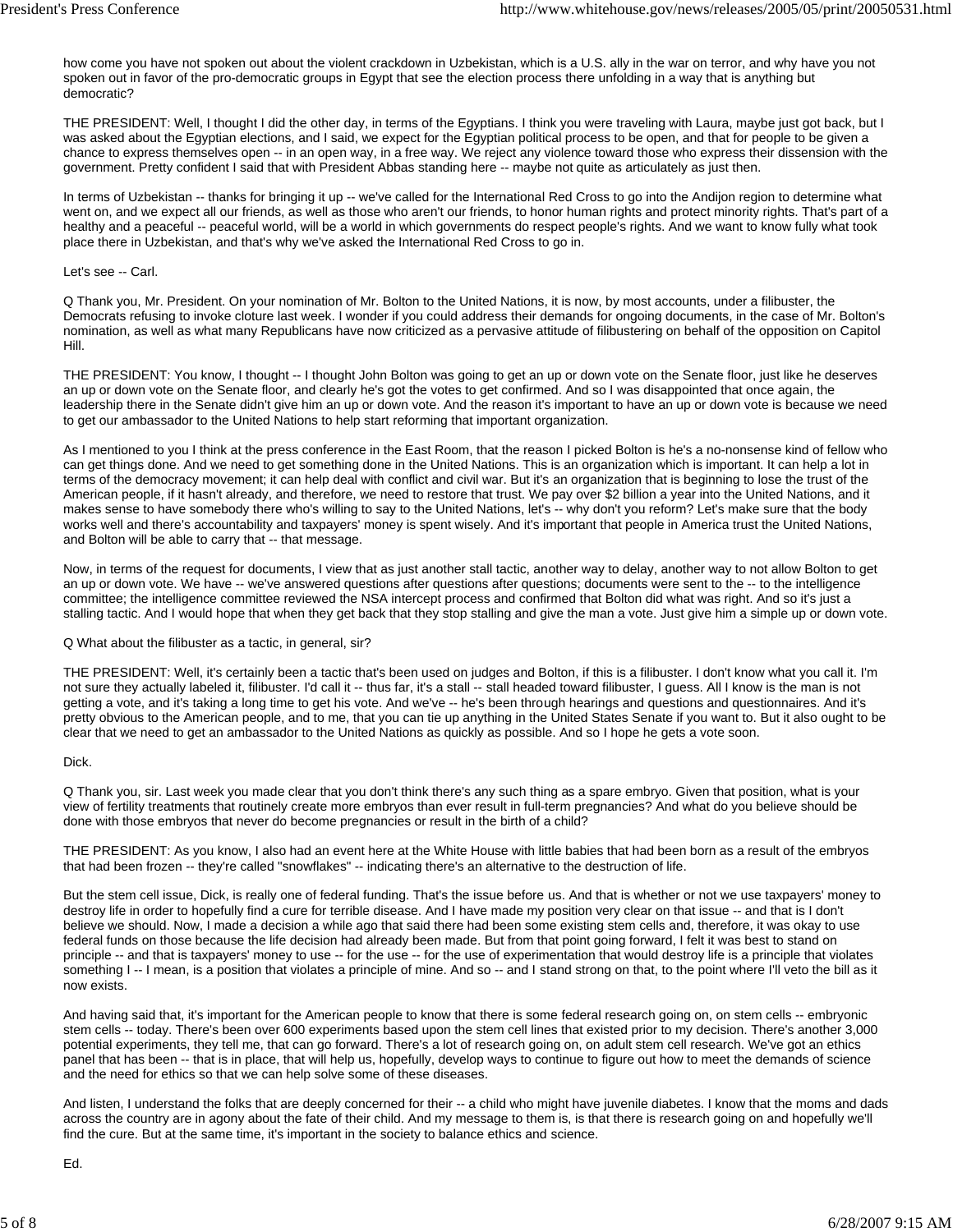Q Good morning, Mr. President. This morning you reiterated diplomacy as the way to deal with North Korea. With all due respect, some people say that's precisely the wrong approach because diplomacy has produced nothing, while at the same time it has allowed North Korea to progress in its nuclear program.

### THE PRESIDENT: Yes.

Q How do you -- what do you say to them?

THE PRESIDENT: Well, then let's see -- if it's the wrong -- if diplomacy is the wrong approach, I guess that means military. That's how I view it -- it's either diplomacy or military. And I am for the diplomacy approach. And so, for those who say that we ought to be using our military to solve the problem, I would say that, while all options are on the table, we've got -- we've got a ways to go to solve this diplomatically --

## Q How long --

THE PRESIDENT: -- well, let me -- let me finish. No, I always get asked that, how long? How long are you going to do this? How long is that going to happen? Why don't you give us a timetable? I'm not giving timetables. I am going to say that we are -- and it's very important for our partners to understand that I believe the six-party talks can and will work. We're constantly in touch with our Chinese counterparts. Sometimes people move a little slower than American society in the world. And sometimes expectations around the world are maybe different from ours. But, fortunately, we've got everybody on the same page that says that the idea of North Korea having a nuclear weapon isn't good.

And by the way, that started with, as you know -- might recall, the visit I had with Jiang Zemin in Crawford. And we came out of that visit with a common declaration that said it's in our interests that North Korea not have a nuclear weapon. And that was a positive step forward because once you get a country to commit to that goal, then it makes it -- enables us to work together to achieve that goal in a peaceful way.

The other thing is, is that it's clear from the other five parties there -- the other four parties in our five-party coalition dealing with the sixth party, which is North Korea -- is that people do want to solve this issue diplomatically. And so it's a -- it's a matter of continuing to send a message to Mr. Kim Jong-il that if you want to be accepted by the neighborhood and be a part of the -- of those who are viewed with respect in the world, work with us to get rid of your nuclear weapons program.

#### Jonathan.

Q Mr. President, you often talk about a culture of life, and also about your responsibility as President to lead. Looking forward, what specific policy initiatives will you propose in the balance of your presidency to expand the culture of life?

THE PRESIDENT: Well, part of it, Jonathan, is just to -- is to constantly remind people that we have a responsibility to the less -- to the least of us in our society. I mean, part of a culture of life is to continue to expand the faith-based and community-based initiative to help people who hurt. Part of it is to recognize that in a society that is as blessed as we are that we have a responsibility to help others, such as AIDS victims on the continent of Africa, or people who hunger in sub-Sahara, for example.

So the culture of life is more than just an issue like embryonic stem cell; it's promoting a culture that is mindful that we can help -- to help save lives through compassion. And my administration will continue to do so.

Let's see here. Oren. Fine-looking shades you got there.

Q Mr. President, back to North Korea for a second. Why has the United States scrapped the one link between our militaries when there's been no threat or harm to Americans participating in those missions to recover bodies of Americans killed in action during the Korean War there?

THE PRESIDENT: The Secretary of Defense decided to take a -- what he's referring to is, is that we have -- I wouldn't called it "scrapped" -- is that the verb you used? "Scrapped"?

#### Q I did say that.

THE PRESIDENT: Yes, scrapped. I would use a different verb. I would use "reassess" the mission. See, "scrapped" means that we're not going to do it ever again, I think is what that means. And what the Secretary of Defense has said, let me just take a look and make sure that as we send people into North Korea, that we're fully mindful of them being able to go in and get out. No immediate threat, just an assessment, is how I would put it. But thank you for the question.

#### Yes, John.

Q Thank you, sir. Can you talk a little bit about the process you're using to pick your next Supreme Court justice? And is that going to be affected at all by the agreement that was reached between the 14 Republicans and Democrats on judicial nominations?

THE PRESIDENT: Well, that depends on whether or not the Senate will give my person an up or down vote. Here's my process. One, I'm obviously going to spend a lot of time reviewing the records of a variety of people and looking at their opinions and their character, and will consult with members of the United States Senate at the appropriate time.

I know there's been a lot of talk about consultation between the White House and the Senate, and we do consult -- obviously, we consult on district judges -- and that we listen to their opinions on appellate judges -- "their" opinions being the opinions from the home state senators, as well as others.

I look forward to talking to members of the Senate about the Supreme Court process to get their opinions, as well, and will do so -- and will do so. But, obviously, it's -- I told the American people I would find people of a certain temperament that would serve on the bench, and I intend to do that, but we will consult with the Senate.

Now, in terms of whether that agreement means that a senator [sic] is going to get an up or down vote, I guess it was vague enough for people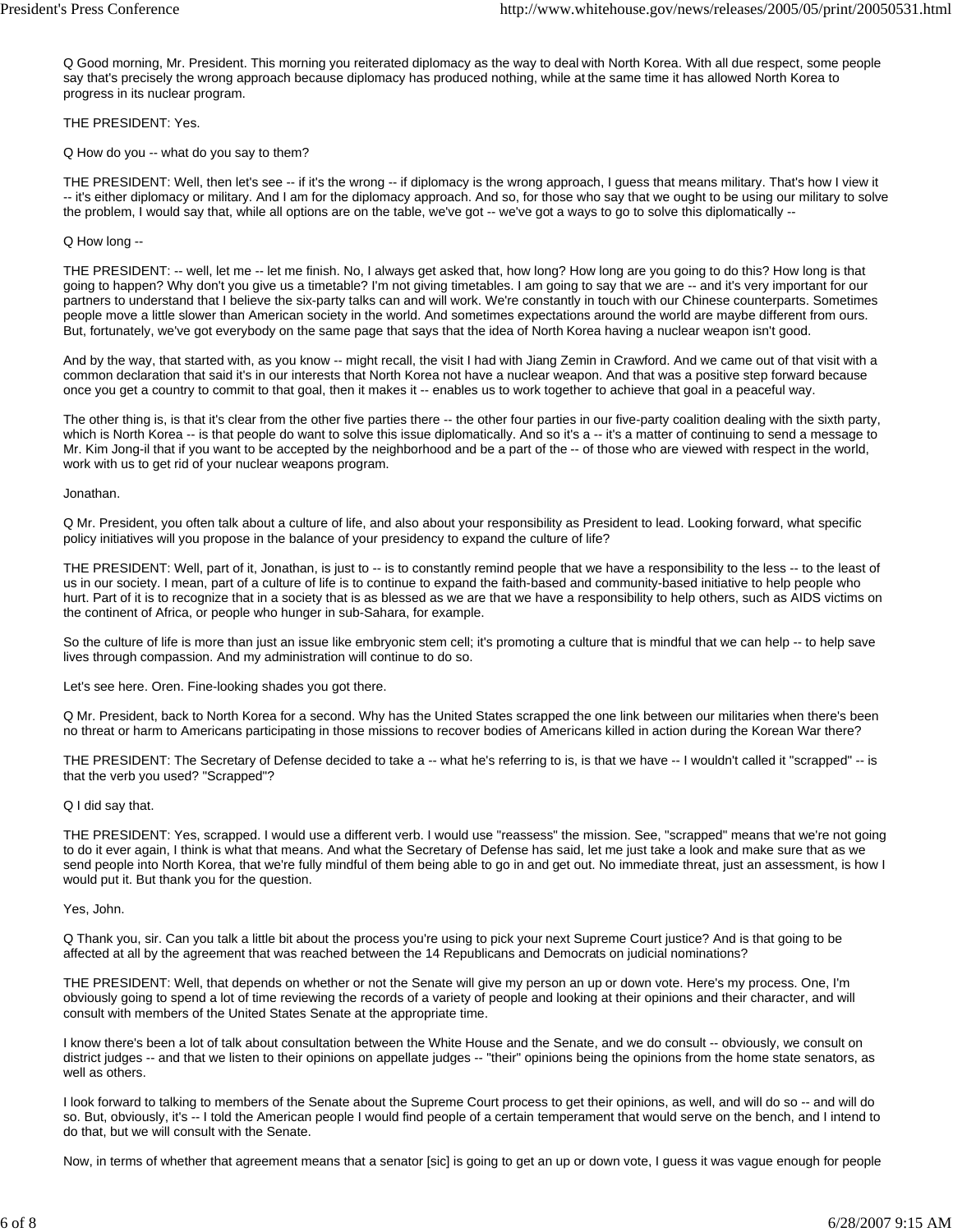to interpret the agreement the way they want to interpret it. I'll put a best face on it, and that is that since they're moving forward with Judge Owen, for example, and others, that "extraordinary circumstances" means just that -- really extraordinary. I don't know what that means. (Laughter.) I guess we're about to find out when it comes to other appellate judges. (Laughter.)

But I was pleased to see Priscilla Owen get an up or down vote, and she passed quite comfortably. She's a very good judge. And then, of course, Pryor and Judge Brown will be coming up pretty soon, I hope, and I would hope they would get confirmed, as well. They're good judges.

Herman.

Q Good morning, Mr. President.

THE PRESIDENT: Thank you for that.

Q Thank you. Back on May 11th, I believe was the date, as you were off campus for recreation, a small plane came into restricted airspace, the alarm went off here at your house, a military operation ensued over Washington. Your staff says you were not notified because that was the protocol. Two questions: Do you think you should have been notified, and is there something wrong with protocols that render the President unnecessary when there's a military operation over Washington?

THE PRESIDENT: Obviously, we do have a protocol in place to be dealing with a situation that can unfold very rapidly. And these planes enter the airspace quickly, and so there's got to be something in place that can be dealt with in an expeditious matter. And we have such a plan, and I'm comfortable with the plan. And, secondly, I was comfortable with the people by the people around me there, out there in Maryland. Anytime a situation like this comes up, people are constantly reviewing the situation, but I was very comfortable with the decision they made.

Q Do you often disagree with your wife?

THE PRESIDENT: Herman -- (laughter) -- here's the way it is. She often disagrees with me. (Laughter.) Thank you very much, Herman, for that.

Matt Cooper. Here we go -- no, go with the mic, Matt. We want you heard. We want you resonating around the country.

Q I appreciate that, Mr. President, thank you. My question is about China, which looms larger in the lives of Americans, sir. They finance an ever-larger part of our trade deficit, Americans are concerned about China's growing economic might, and, of course, about the oppression of human rights and religious minorities there. My question, sir, is how should Americans think about China? As an ally? A rival? Competitor? Friend?

THE PRESIDENT: I think that we ought -- it is a -- the relationship with China is a very complex relationship, and Americans ought to view it as such. China is a emerging nation. It's an amazing story to watch here. I mean, it's consuming more and more natural resources; it is generating jobs and exporting a lot of goods; it's a massive market.

And so, on one hand, we ought to look at China as an economic opportunity, and the best way to deal with China is to -- is to say, look, there are some rules, and we expect you to abide by the trade rules. And as this -- as she grows and as trade becomes more complex, you'll see more and more instances where the United States is insisting upon fair trade. We expect our -- expect to deal with -- expect China to deal with the world trade in a fair way.

Now, in terms of security matters, obviously, we just spent a lot of time talking about North Korea. China can be a very good partner in helping to secure the world. The best way to convince Kim Jong-il to get up -- give up his weapons is to have more than one voice saying the same thing. And, therefore, China is a partner in this case, in terms of helping to secure that part of the world from nuclear weapons.

China, as well, can be helpful in the war on terror. They're just as concerned as we are on the war on terror.

China is a -- obviously, there's tension on -- about Taiwan that we have to deal with. And I made my position very clear and very consistent about Taiwan. The Taiwanese understand my position; the Chinese understand my position. So, in this case, the relationship is one of helping to solve that problem, is to keeping stability in the region so that eventually there will be a peaceful solution to that issue.

And so China is a fascinating country that is significant in its size. Its economy is still small, but growing. But, as well, I believe we have an obligation to remind the Chinese that any hopeful society is one in which there's more than just economic freedom, that there's religious freedom and freedom of the press. And so, in my meetings with the different Chinese leaders with whom I've had the honor of meeting, I've always brought up issues such as the Dalai Lama, or the Catholic Church's inability to get a bishop into the country, or the need for the country not to fear evangelicals, but to understand religious freedom leads to peace. And so I'll continue doing that so long as I'm the President, and at the same time help deal with this very complex relationship.

Let's see here -- David Greene. Did you have your hand up?

Q I did, sir. Thank you very much, Mr. President. At the Naval Academy last week you spoke of a midshipman named Edward Slavis, who graduated and has served in Iraq. And you quoted him as saying that the mission will be a success, and 20 or 30 years from now historians will look back on it and consider it America's golden moment.

THE PRESIDENT: Yes.

Q I'm wondering, sir, if you agree with that assessment, and, if so, why?

THE PRESIDENT: I do, David, because I believe that as a result of the actions we have taken, we have laid -- begun to lay the foundation for democratic movement that will outlast this administration; a democratic movement that will bring peace to a troubled part of the world.

I -- you probably suffered through this part of my speech on the campaign a lot when I talked about my relationship with Koizumi. And since you haven't heard it for a while I thought I'd bring it up again. I know. Okay, Stretch, look, it's nice and warm, it's a good chance for you to hear the